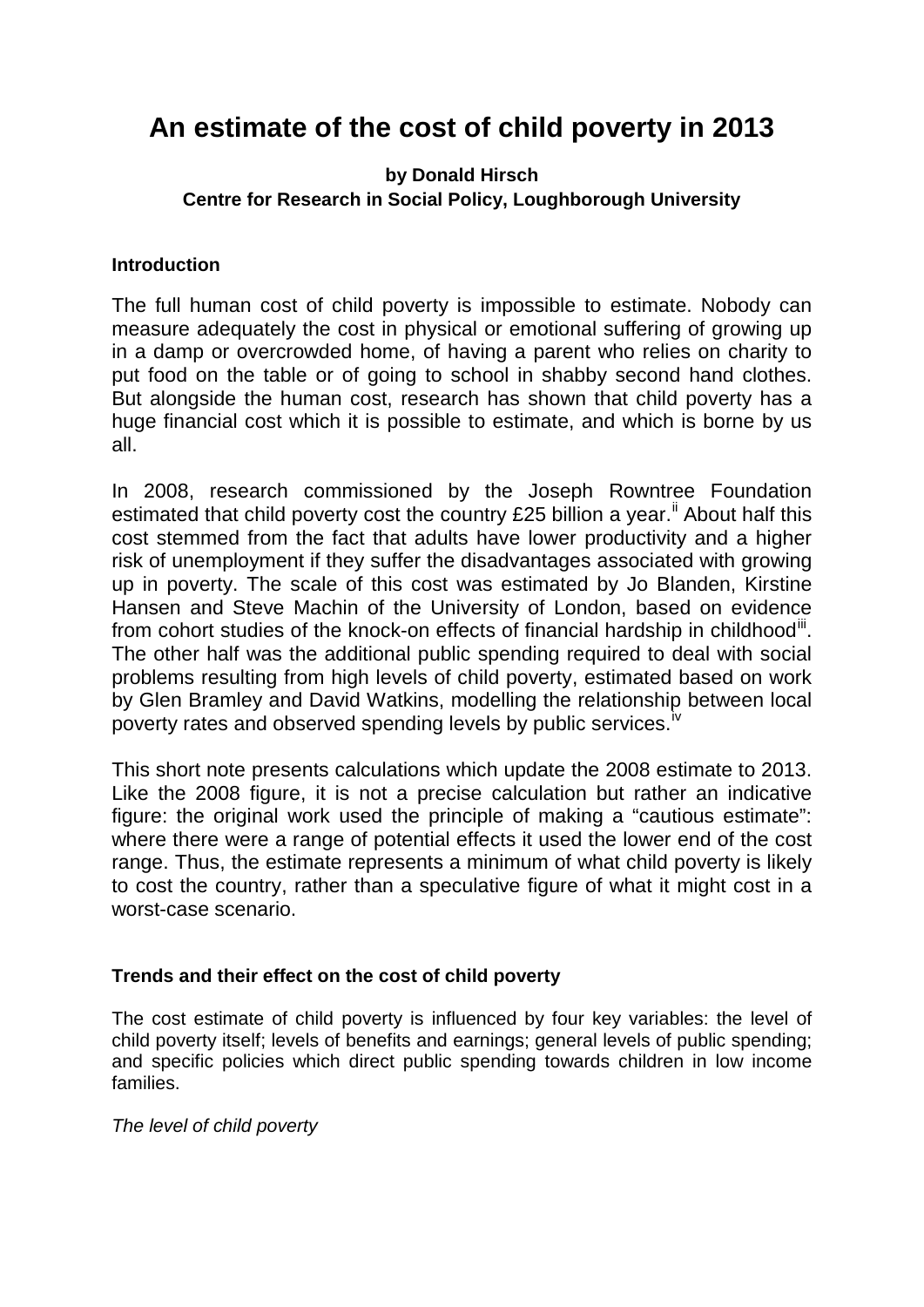The number of children living in poverty clearly influences its overall cost. Other things being equal, the cost will be proportional to this number. However, the rate of child poverty has not changed sufficiently since 2008 to affect the original cost estimate. As Figure 1 shows, although the percentage of children living below 60 per cent median income fell from 2008 to 2010, it has recently started to rise again. Moreover, the Institute of Fiscal Studies estimates that by 2020, it will be back at 3.4 million, close to its peak in the late 1990s, and this would have a big impact on the future cost of child poverty.



Sources: HBAI, IFS<sup>[v](#page-3-3)</sup>

#### *Benefits and earnings levels*

The levels of out-of-work benefits and of earnings influence the cost of child poverty figure, via the calculation of how much income is foregone to individuals and to the Treasury, as a result of the effect of child poverty on subsequent employment and earnings rates. Specifically, higher unemployment rates incur costs in proportion to benefit levels, while the loss of revenues both to wage-earners and HMRC caused by reduced earnings are likely to rise in proportion to the general increase in earnings. Even though, after adjusting for inflation, benefits [vi](#page-3-4) have stayed about steady and earnings<sup>[vii](#page-3-5)</sup> have fallen since 2008, their cash values have increased, and this influences the headline cost of child poverty.

#### *General service spending levels*

The calculation of additional spending on services due to child poverty, made in 2008, was based on observation of spending patterns within local areas. To the extent that spending was higher in areas with additional levels of child poverty, that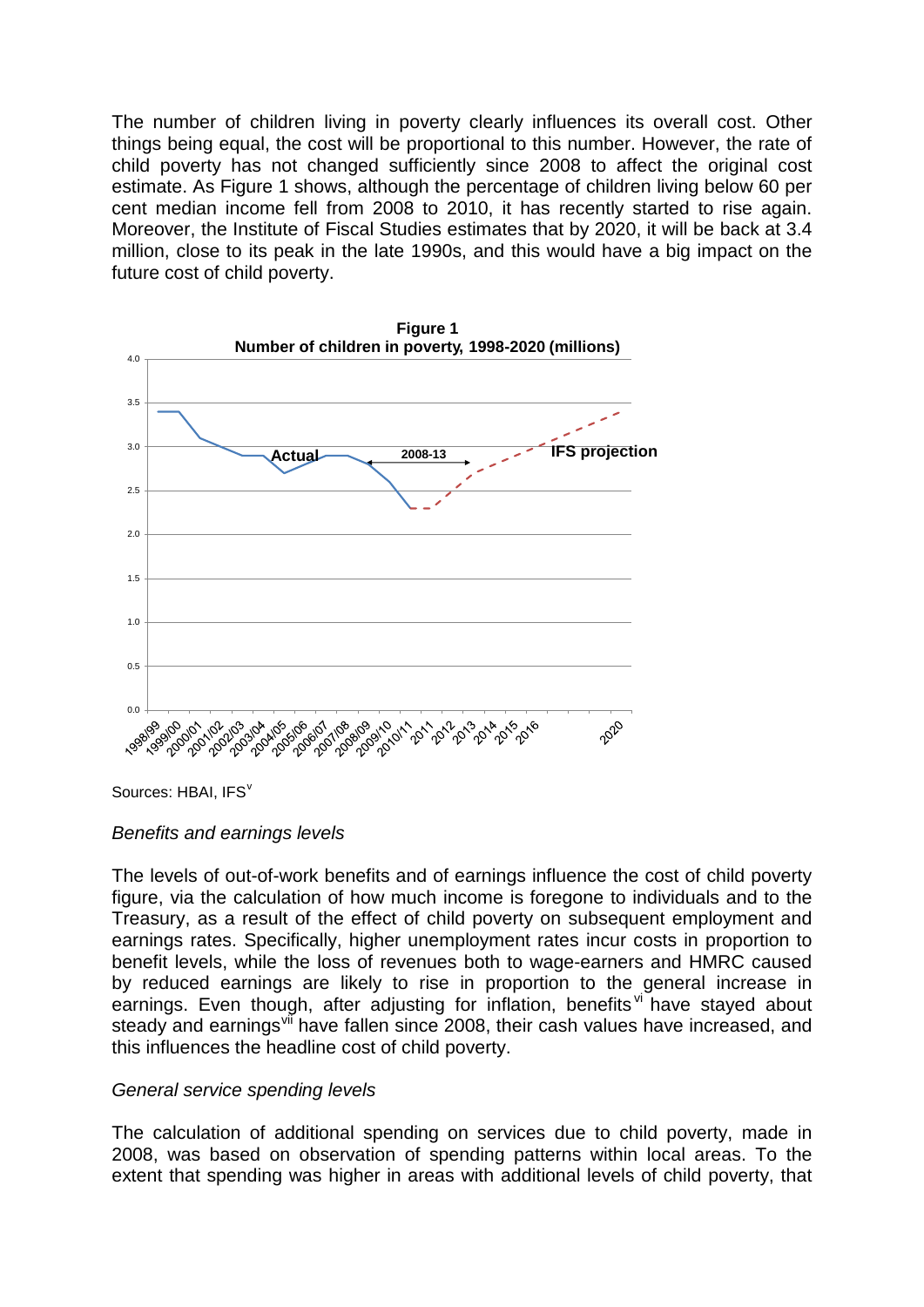extra spending was taken to represent the additional costs that high poverty levels bring. This was expressed as a given percentage of spending on particular government functions being attributable to child poverty. Thus, as spending on any one function rises or falls, the actual amounts spent on alleviating the effects of child poverty can be assumed to change proportionately.

During the recent years of austerity, spending on some areas has fallen while on others it has risen, as shown in Table 1. For example, there is less public expenditure than in 2008 on children's social services and criminal justice, while significantly more in cash terms is being spent on education and on health. These different areas contribute varying amounts to the cost of child poverty. Overall, the effect of general changes in spending produce a very minor increase in the cost in cash terms – less than it would have been had spending risen with inflation.

**Table 1: Estimated additional spending by public services as a result of child poverty**

| <b>Service</b>                    | <b>Contribution</b><br>оf<br>cost<br>to<br>child<br>poverty<br>2008/9,<br><b>£billion</b> | <b>Estimated</b><br>spending<br>increase<br>2008/9-<br>2013/14 | <b>Estimated</b><br>contribution<br>to<br>child<br>of<br>cost<br>poverty, 2013/14<br><b>£billion</b> |
|-----------------------------------|-------------------------------------------------------------------------------------------|----------------------------------------------------------------|------------------------------------------------------------------------------------------------------|
| <b>Children's Social Services</b> | 3.02                                                                                      | -9%                                                            | 2.75                                                                                                 |
| School education                  | 3.06                                                                                      | 18%                                                            | 3.62                                                                                                 |
| Police and criminal justice       | 1.31                                                                                      | $-4%$                                                          | 1.26                                                                                                 |
| Acute healthcare                  | 1.28                                                                                      | 16%                                                            | 1.48                                                                                                 |
| Fire and rescue                   | 0.98                                                                                      | $-6\%$                                                         | 0.91                                                                                                 |
| Remainder                         | 2.64                                                                                      | $0\%$                                                          | 2.64                                                                                                 |
| Total                             | 12.30                                                                                     |                                                                | 12.65                                                                                                |

*Estimated spending increases derived from Treasury Figures[viii](#page-3-6)*

It is important to note that in cases where cuts have been made, for example in children's social services, this does not mean that the true cost of child poverty has gone down. It may mean that there is simply more unmet need for help. However, the direct cost to taxpayers is in this case diminished, although it might also store up more costs for the future due to children developing more serious problems as a result of later intervention.

#### *New areas of targeted spending*

While some needs may go unmet as a result of budget cuts, in other cases the present government has taken steps to direct money more specifically to disadvantaged families. The two most significant cases of this are the Pupil Premium, giving additional support to schools that admit children from low income families, and the extension of a free early year's entitlement to two year olds in low income families. These cost £1.9 billion and £0.8 billion respectively. These are new costs of child poverty, in the sense of being new areas where government acknowledges that spending to help low income families with children needs to be made.

#### **Adding up the cost of child poverty in 2013**